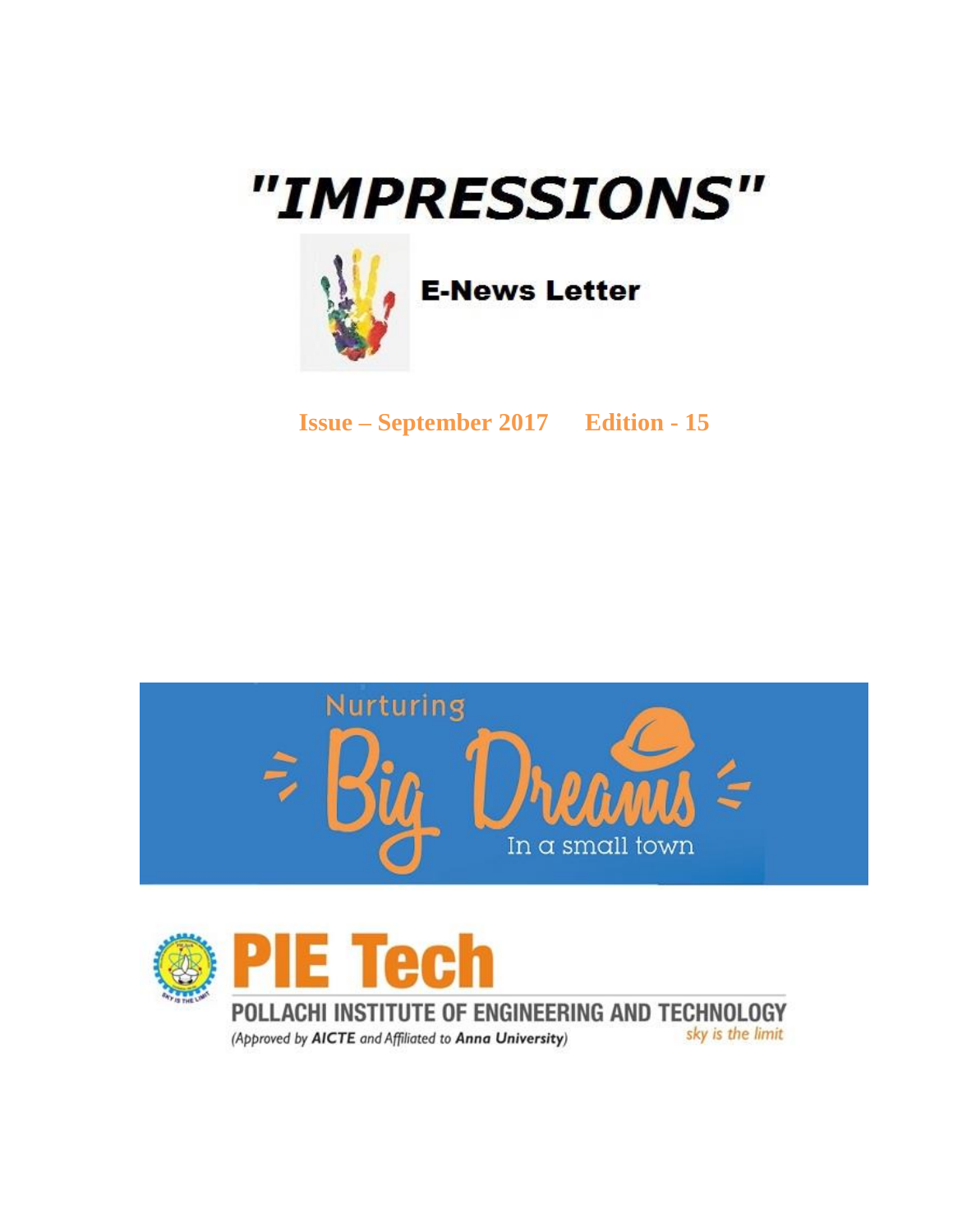# **Impressions Issue – September 2017 Edition –15**

#### **From the Editor's Desk,**

We are delighted to present the fifteenth edition of PIE Tech - Impressions for this vibrant year 2017. "Impressions" aims to bring out the activities  $\&$  happenings in our Institution in the month of September 2017.

I year B.E.Programme was inaugurated in the august presence of Shri.A.K.Rathinam, Chairman Dr.G.Arulmozhi, Secretary, Dr.R.Amuda, Governing Council Member, Dr.K.P.Dhanabalakrishnan, Principal on 7.9.17.



Dr.G.Arulmozhi, Secretary, PIE Tech was honoured with Brahma Guru Award for her service in rendering and promoting education to the students in rural background by Lions Club of Pollachi.

Ms.R.Subasini,HoD Department of Science and Humanities, PIE Tech was honoured with Gnana Guru Award for her service through teaching to the student community by Lions Club of Pollachi.

5 of our final year students got placed in Quadra Systems on 2.9.17.

2 of our final year students got placed in Gateway software solutions on 22.9.17.

2 of our final year students got placed in Live Stream Technologies on 18.9.17.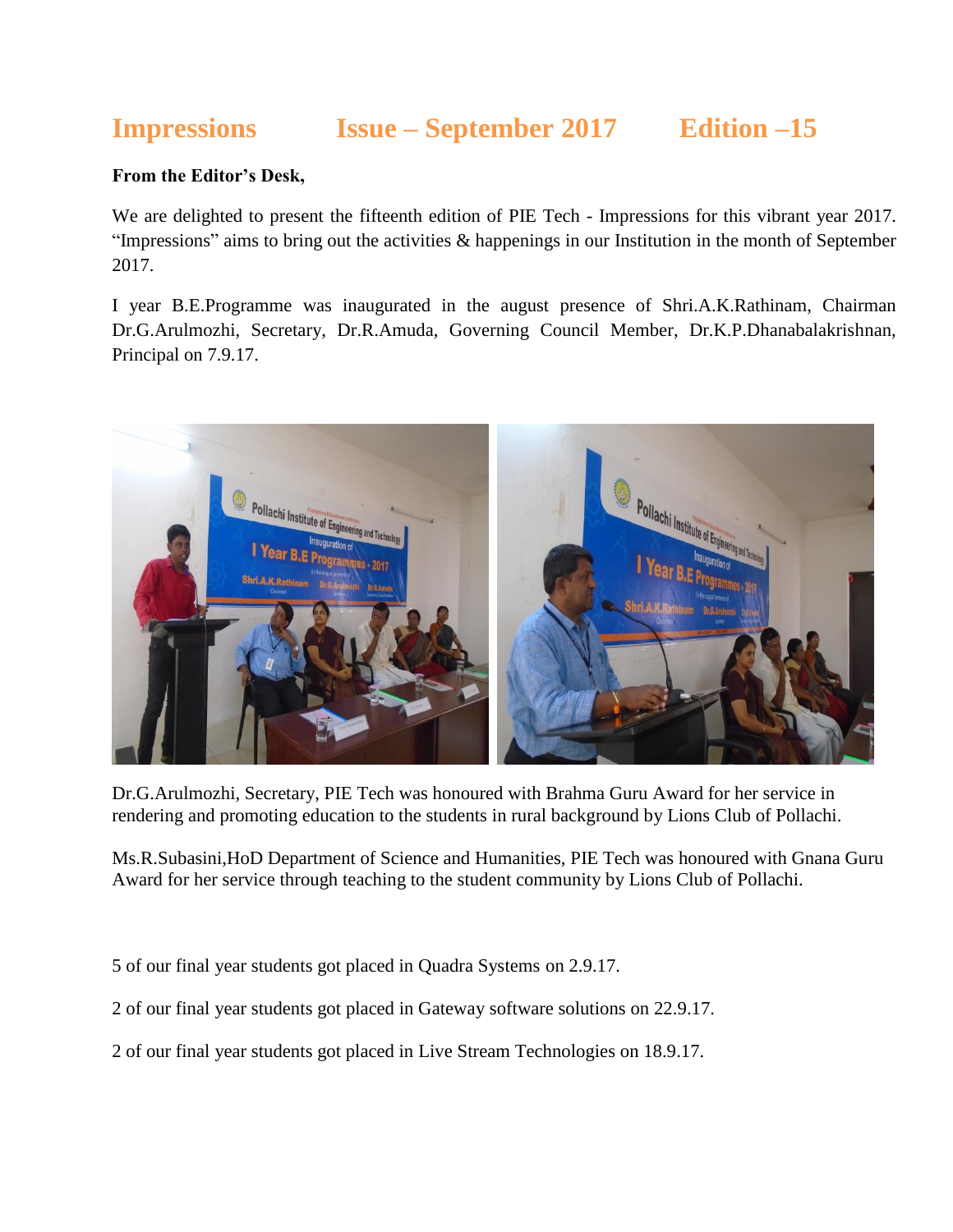OFF-CAMPUS DRIVE was conducted for our final students by BN Rathi Securities on 26.9.17 and waiting for the results

13 of our final year students were selected for internship in Alpha Associates and they have attended a training session in Coimbatore from 14th to 16<sup>th</sup> September.

**Gateway Software Solutions S.Priyanka** ECE **N.Malarsurya CSE Live Stream Technologies R.Abirami ECE N.Santhiya ECE**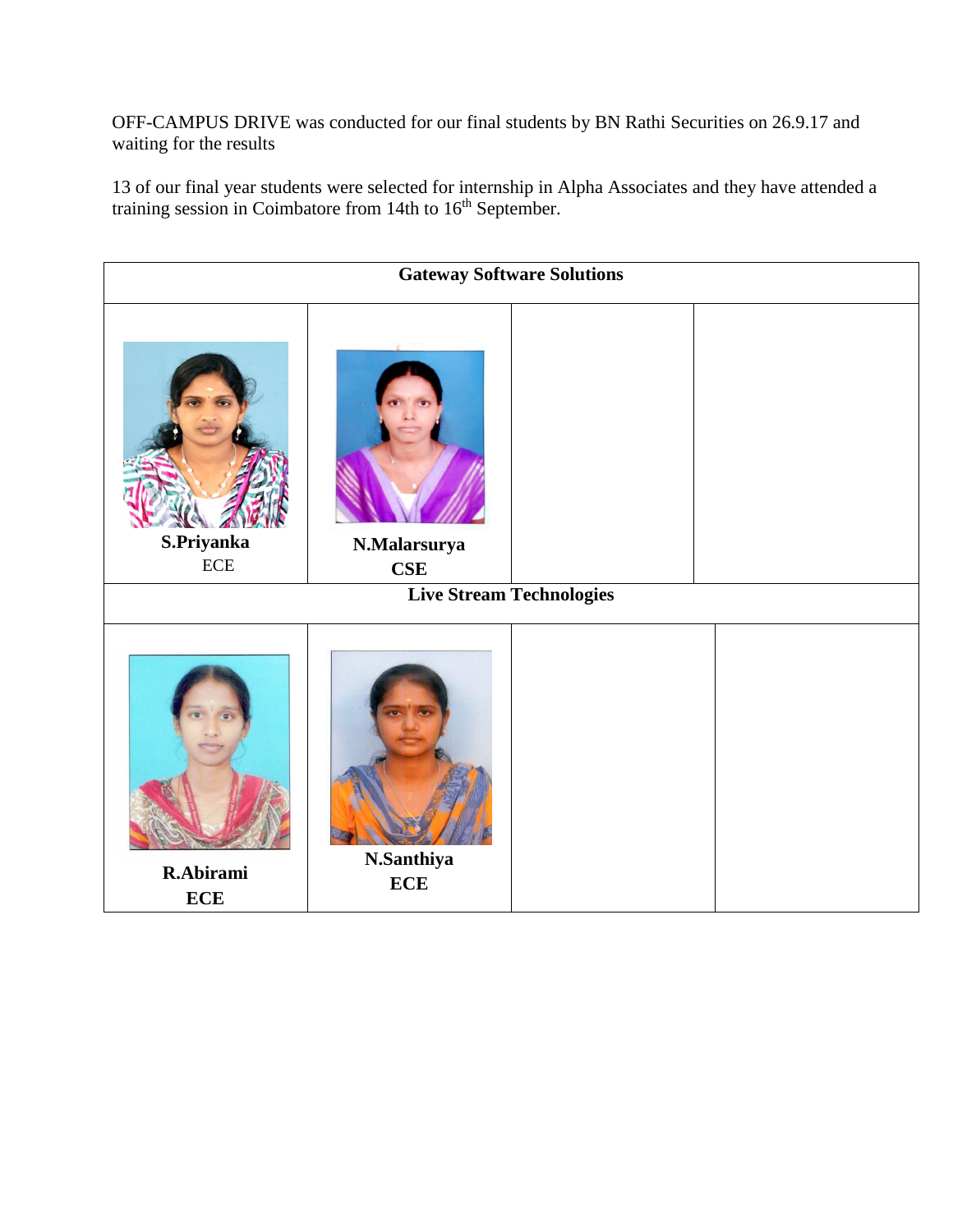

#### **Orientation Programme**

An Orientation Programme was organized for the first year students with Dr.Manikandan Sundaresan, Chief Trainer,Youth Corp Training Solutions as resource person.

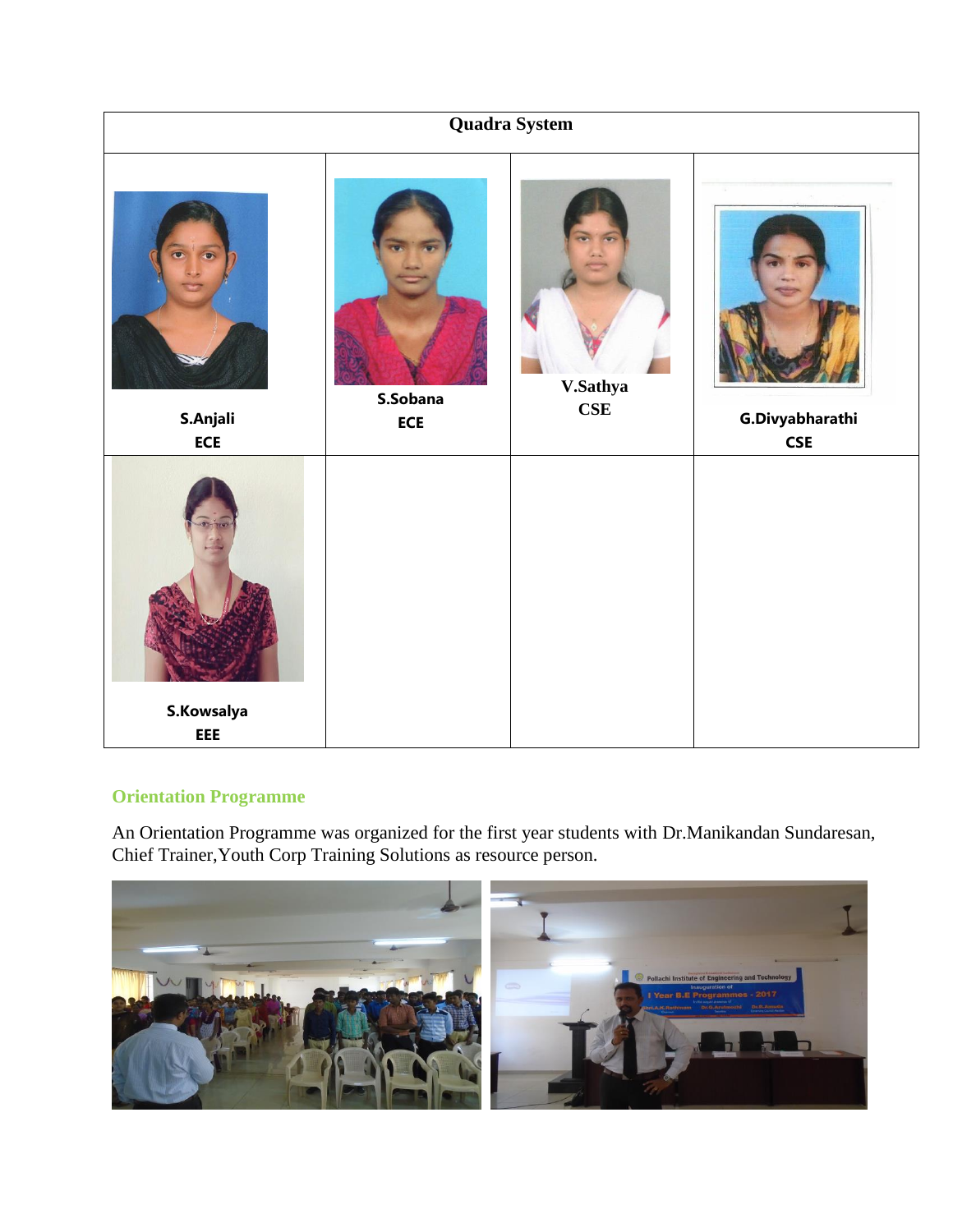#### **Guest Lecture Organized**

A motivation lecture was organized for the first year students with Dr.K.P.Dhanabalakrishnan, Principal, PIE Tech as resource Person.

#### **Workshop Conducted**

A Workshop was organized by department of Mechanical Engineering on 3D Modelling Using Creo with Mr.S.Velmurugan, Technical Head CADD Center, Pollachi as resource Person 8<sup>th</sup> September 2017.

Department of Civil Engineering has organized a two day Workshop on "Interior Architecture & Design in 3DS Max" on  $31<sup>st</sup>$  August & 1<sup>st</sup> September with Mr. M.Anandhan, Dream zone, Pollachi as Resource person.



#### **Technical Ouiz Competition**

A technical Quiz Competition was organized by department of Mechanical Engineering on 3D Modelling Using Creo with Mr.S.Velmurugan, Technical Head CADD Center , Pollachi as resource Person Sep 23rd 2017.

Department of ECE has organized a Technical Quiz "MASTER MINDS" on 23rd September 2017.

Department of Electrical and Electronics Engineering organized a Quiz competition "WHIZ QUIZ". K.Kumar from III EEE won the 1<sup>st</sup> Prize and K.Krishnaprabhu from II EEE won the 2<sup>nd</sup> Prize.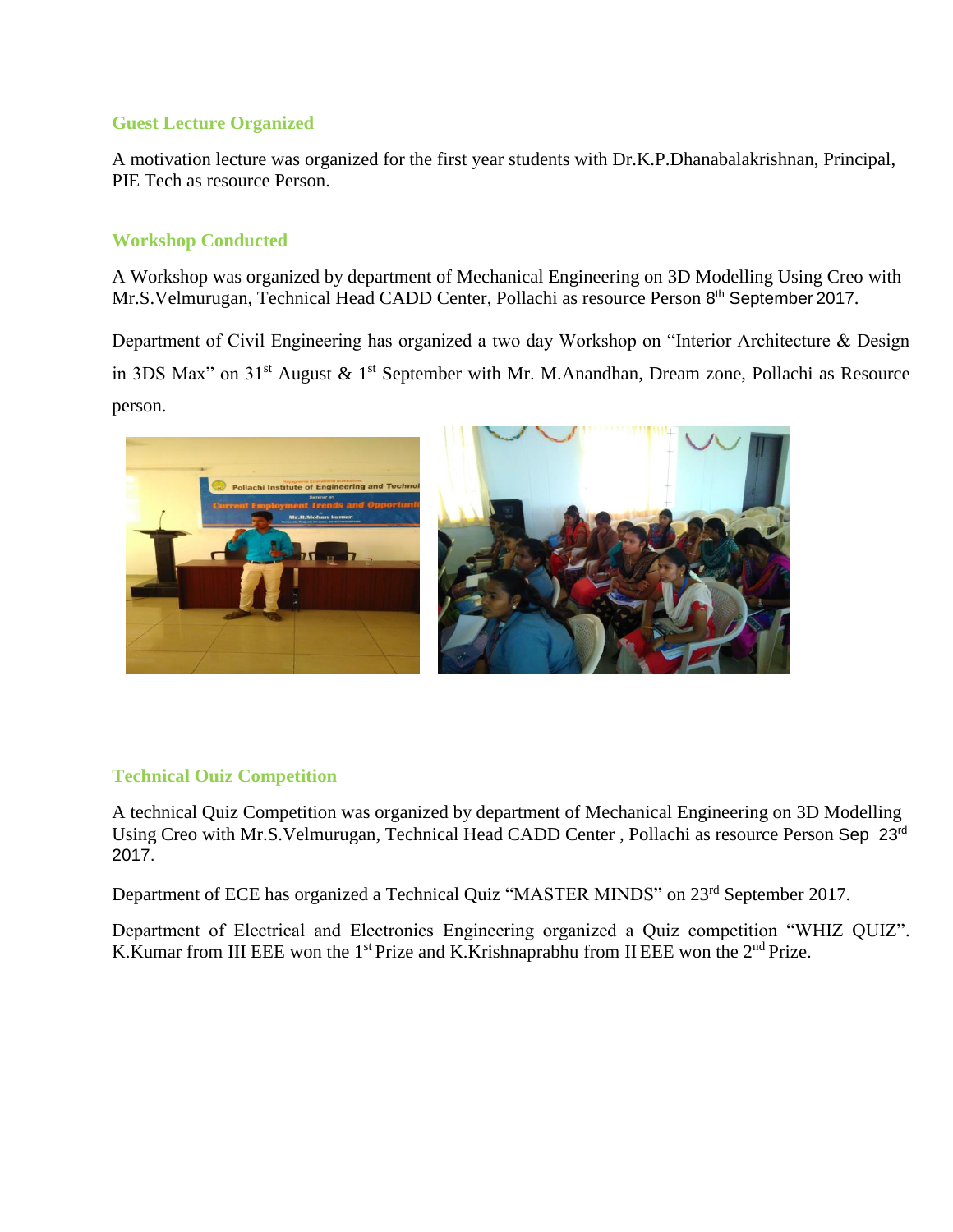Department of Civil Engineering has conducted a "Technical Quiz Competition" in association with CADD Centre, Pollachi on 23rd September 2017.



## **Faculty Buzz**

#### **Workshop Attended**

Mr.M.Sathish Kumar, AP of CSE department has attended a two day Hands-on workshop on Python Programming organized by Coimbatore Institute of Technology, Coimbatore on 28<sup>th</sup> and 29<sup>th</sup> August 2017.

### **Student Buzz**

#### **Workshop Attended**

D.Gomathi, K.Dharani, B. Darshan, M. Tamilvanan, D.Surya of III CSE have attended Workshop on "IOT and Data Analytics" held at Dr.Mahalingam College of Engineering and Technology, Pollachi on 8th and 9th September 2017.

S.Kalaiselvi, A.Sabareesh, A.Muthukrishnan, V.Sangeetha, K.Chithra of III CSE have attended TNSCST sponsored National level Workshop on "IOT and its applications in Electrical power Industry" held at PA College of Engineering and Technology, Pollachi on  $21<sup>st</sup>$  and  $22<sup>nd</sup>$  September 2017.

Three Students from third ECE have participated in a one day Workshop on IoT on 15<sup>th</sup> September 2017 at Sri Eshwar College of Engineering, Coimbatore.

Three Students from third ECE have participated in a Workshop on " Wireless Robot Design using PIC Microcontroller " organized as a part of National level Technical Symposium at Government College of Technology, Coimbatore on  $16<sup>th</sup>$  September 2017.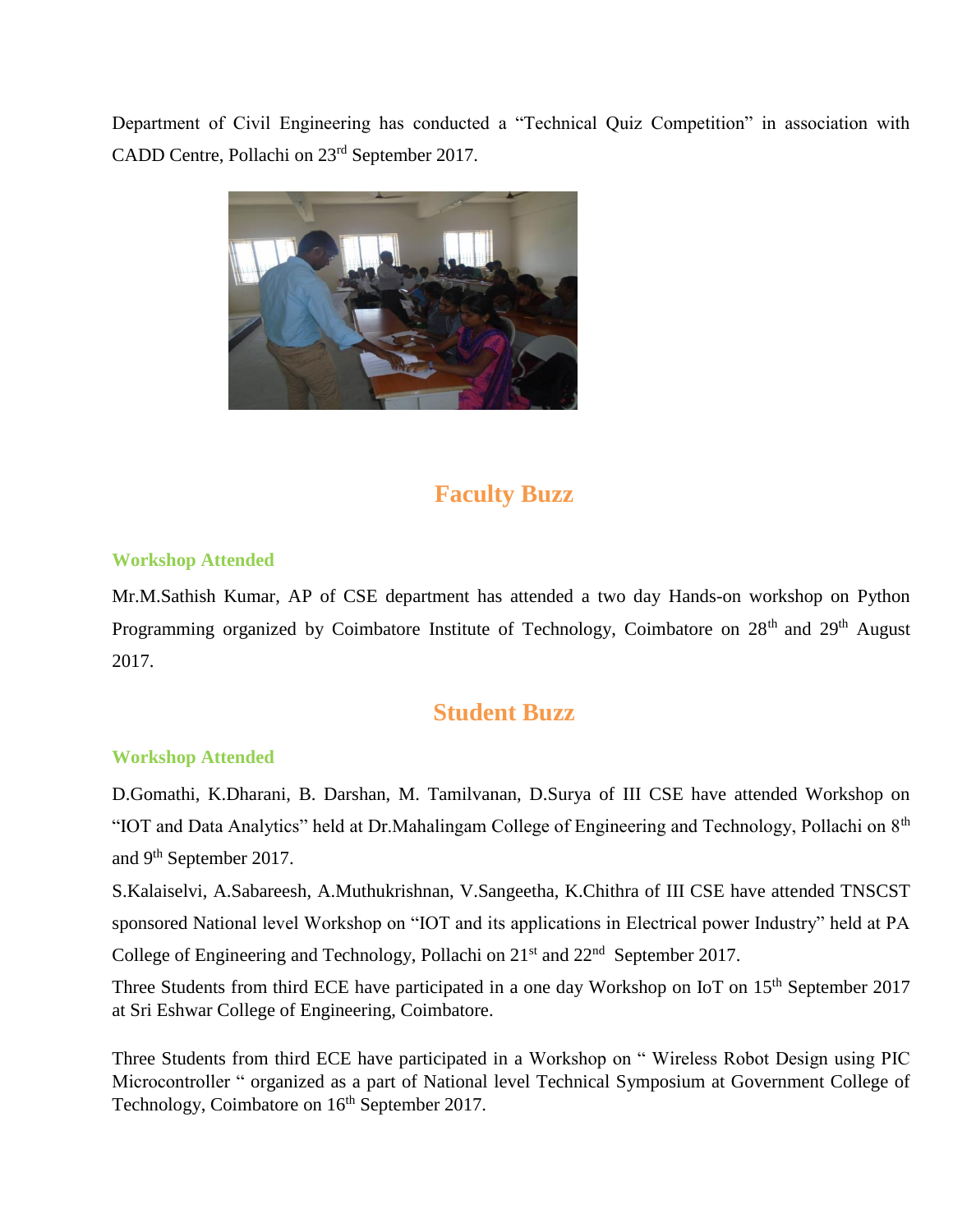Four Students from third ECE have participated in a Two day International Workshop on "Raspberry Pi on Iot" held at S.N.S College of Technology on  $26<sup>th</sup>$  and  $27<sup>th</sup>$  September 2017.

P.Selvaraj, S.Soundarrajan from IV EEE, P.Kalimuthu, R.Jega Jeevan Raj, S.Jeeva Prakash, K.Kumar, and B.Sathish have participated in a One day National Level Workshop on " Internet of Things and its application in Electrical Power Industrty" held at P.A. College of Engineering and Technology on 21<sup>st</sup> and 22<sup>nd</sup> September 2017.

#### **Paper Presentation**

N.Malarpriya of III CSE has secured the II place in a State level intercollegiate Paper presentation Competition "XIANZE Evolved" held at KG College of Arts and Science, Saravanampatti.

#### **Seminar Attended**

Four Students from Final ECE have participated in the ICMR Sponsored 2 day National level Seminar on "Recent Advances in Ventricular Assist Devices: A Scope for Improving Cardiac Support' Organized by the Department of Electronics and Communication Engineering at P.A College of Engineering and Technology, on  $20<sup>th</sup>$  and  $21<sup>st</sup>$  September 2017.

Three Students from third ECE have participated in the seminar on "Smart Wireless Sensor Networks for Health Care Monitoring using IoT" Conducted by the Department of Electronics and Communication Engineering on 14<sup>th</sup> and 15<sup>th</sup> September 2017 at Sri Ramakrishna Institute of Technology, Coimbatore.

Five Students from third ECE have attended the ICMR Sponsored 2 day National level Seminar on "Recent Advances in Ventricular Assist Devices: A Scope for Improving Cardiac Support' Organized by the Department of Electronics and Communication Engineering at P.A College of Engineering and Technology, during  $20<sup>th</sup>$  and  $21<sup>st</sup>$  September 2017.

#### **Symposium Attended**

15 students from III & II Mechanical attended a technical symposium titled MECH-NOVA 2K17

organized by Coimbatore Institute of Technology on 22-09-2017.

N.Malarpriya, A.Mahalakshmi, M.Kayalvizhi, T.Ramya of III CSE have attended a National level Technical symposium "RDINAZ'17" held at Rathinam Technical Campus on 15th September 2017.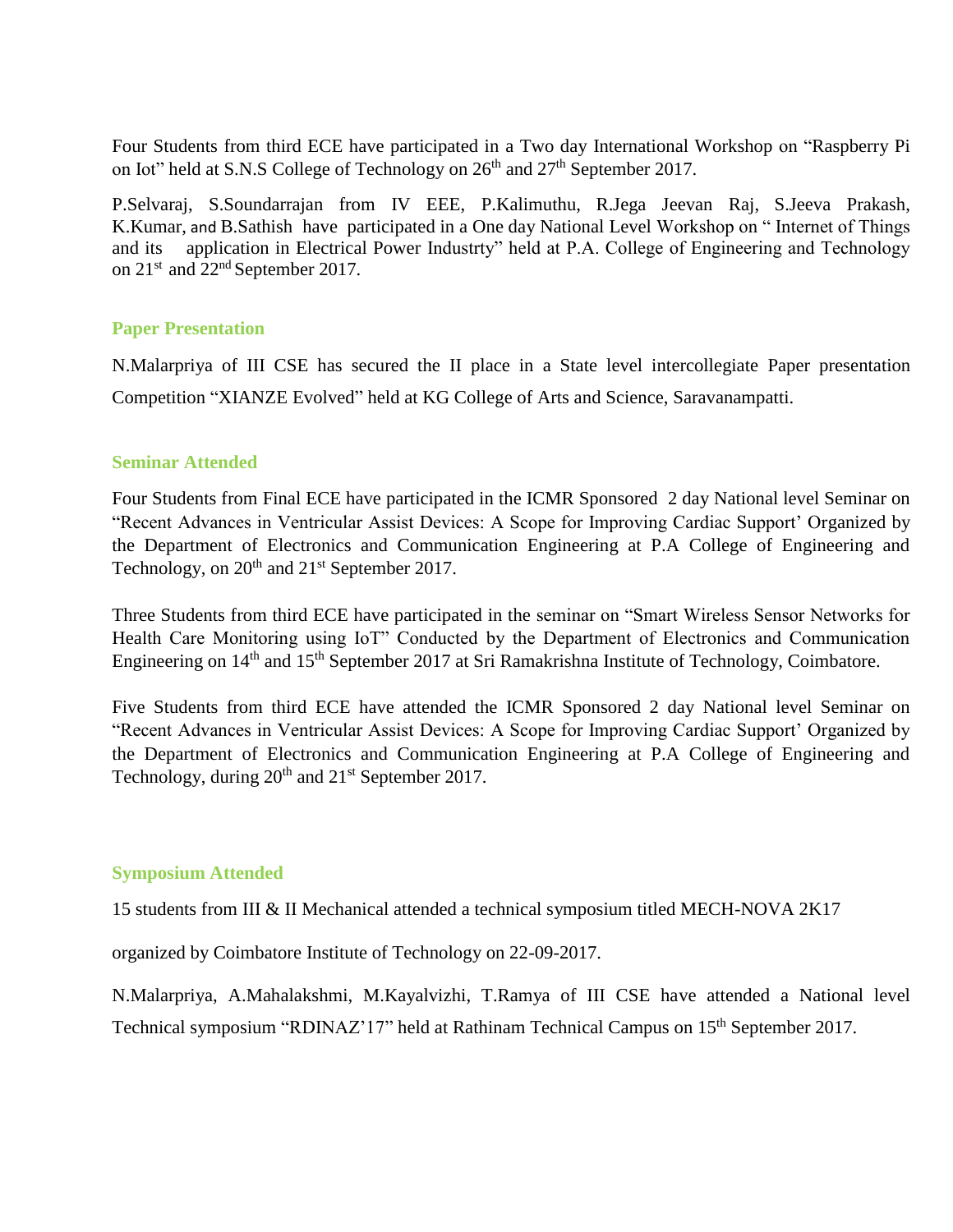N.Malarpriya, A.Mahalakshmi, M.Kayalvizhi, T.Ramya of III CSE have attended "Atomic Pixr" a State level Intercollegiate Competition "XIANZE Evolved" held at KG College of Arts and Science, Saravanampatti.

#### **Training Programme**

Three students from final Civil Engineering participated a placement training Programme conducted by "ALPHA SOLUTIONS", Coimbatore from 13.09.2017 to 15.09.2017.